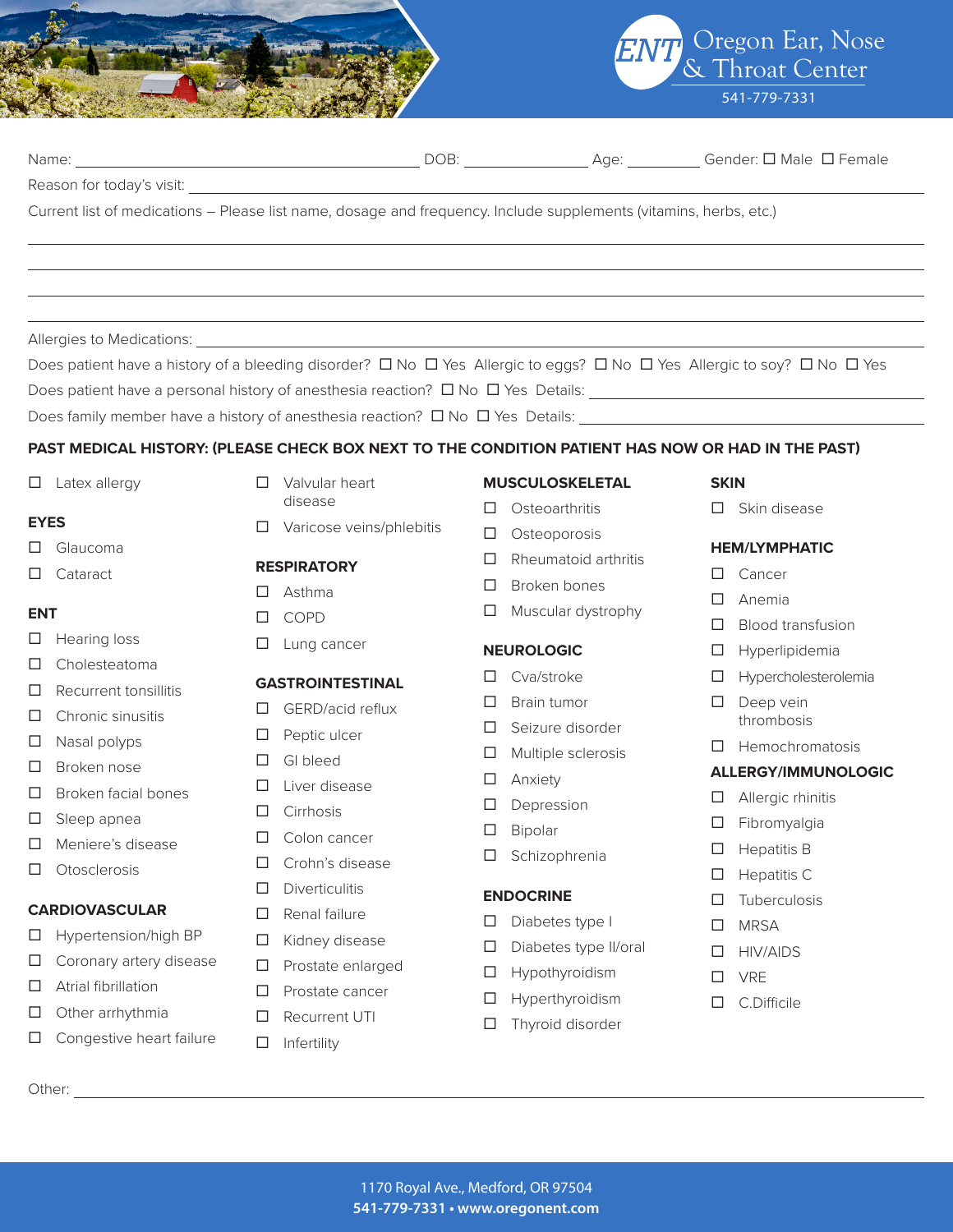#### **PAST SURGICAL HISTORY:**

#### **ENT**

- $\Box$  M&T (ear tubes)
- □ Stapedectomy
- $\square$  Septoplasty
- □ Rhinoplasty
- $\Box$  Rhytidectomy (face lift)
- $\square$  Sinus surgery
- $\square$  Adenoidectomy
- $\square$  Tonsillectomy
- ¨ UP3
- $\square$  Tracheotomy
- $\square$  Thyroidectomy
- $\square$  Parathyroidectomy
- $\square$  Parotidectomy left
- $\square$  Parotidectomy right
- $\square$  Submandibular gland excision left
- $\square$  Submandibular gland excision right
- $\square$  Neck dissection left
- $\square$  Neck dissection right

Other: **Other: Other: Other: Other: Other: Other: Other: Other: Other: Other: Other: Other: Other: Other: Other: Other: Other: Other: Other: Other: Other: Other: Other: Other:** 

#### **SKIN/CARDIO/RESP**

- $\square$  Skin cancer removal
- $\square$  AV fistula
- $\square$  AV graft
- $\square$  Port placement
- $\square$  Aortic valve replacement
- $\Box$  Mitral valve replacement
- □ Pacemaker
- $\square$  Vascular bypass
- $\Box$  Carotid endarterectomy
- $\Box$  CABG (heart bypass)
- $\square$  Bronchoscopy
- $\square$  Lung resection left
- $\square$  Lung resection right

# **EYES/GASTRO/GI**

- □ Cataract
- $\square$  Lens replacement
- $\square$  Blepharoplasty
- $\square$  Abdominal surgery
- $\square$  Appendectomy
- $\square$  Cholecystectomy (gallbladder)
- $\square$  Colon resection
- $\square$  Gastric bypass
- $\square$  Hemorrhoidectomy
- $\square$  Kidney removal
- □ TURP
- $\Box$  Prostatectomy (open)
- $\square$  Hysterectomy
- $\square$  Cesarean section
- ¨ D&C
- $\square$  Tubal ligation

# **MS/Neuro**

- $\square$  Back surgery
- $\square$  Carpal tunnel
- $\square$  Hip replacement
- $\square$  Knee replacement
- $\square$  Knee arthroscopy
- $\square$  Kyphoplasty
- □ MS/Neuro
- $\Box$  Rotator cuff repair
- $\square$  Interventional pain procedure
- $\Box$  Craniotomy/ brain surgery
- $\square$  Amputation
- $\square$  Brain tumor excision/biopsy

**For any surgeries you have undergone, did you have any of the following:**

- $\Box$  Anesthesia problem:  $\Box$  No  $\Box$  Yes
- $\square$  Surgical complications:  $\square$  No  $\square$  Yes
- □ Post-op delirium: □ No □ Yes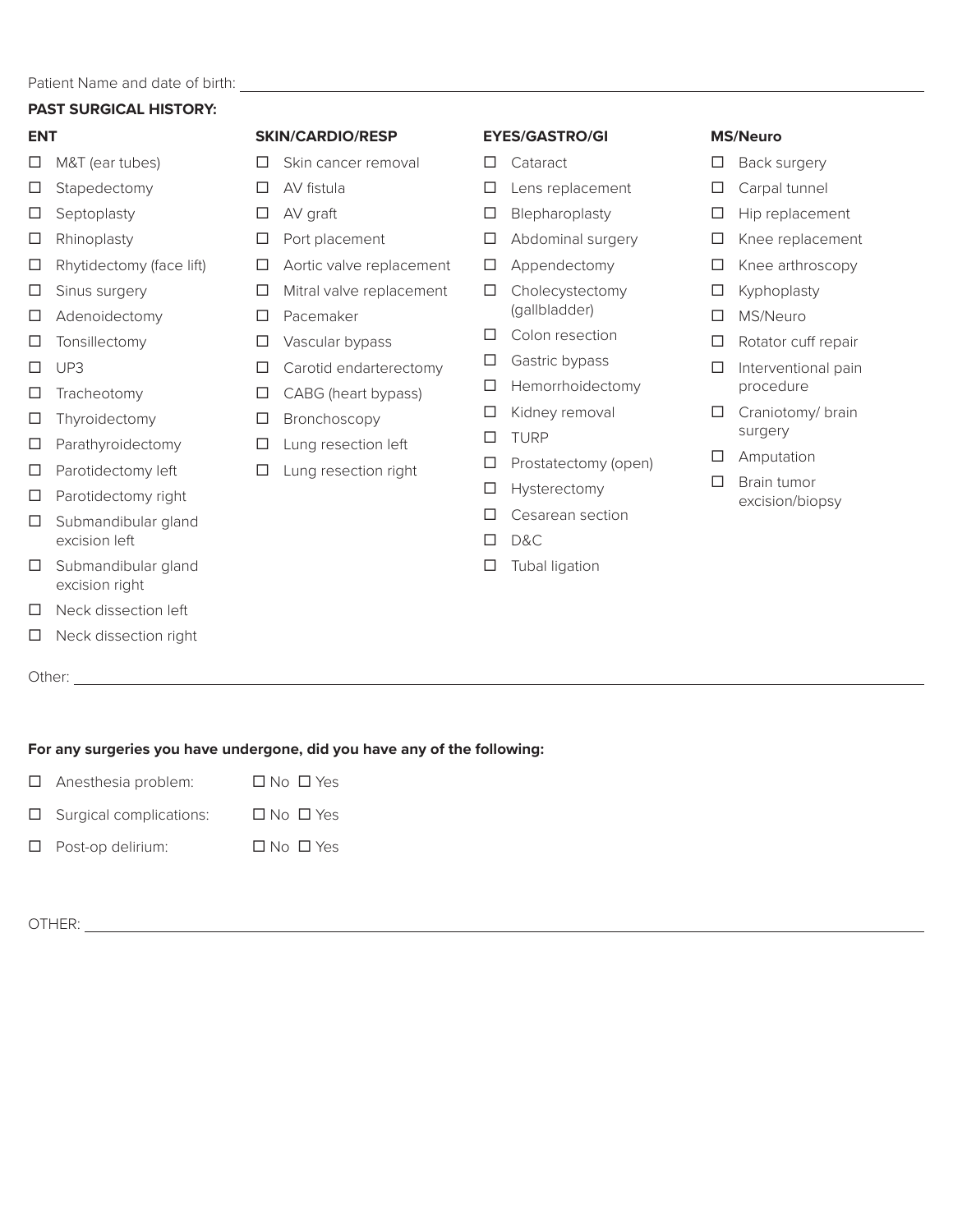Patient Name and date of birth: <u>with and the same of the same of the same</u>

# **FAMILY HISTORY:**

- $\square$  Alcoholism
- □ Allergy
- $\Box$  Anesthesia problems
- $\square$  Arthritis
- $\square$  Asthma
- $\square$  Bleeding disorder
- □ Breast cancer
- $\Box$  Head/neck cancer
- □ CVA/stroke
- □ Depression
- □ Diabetes
- □ Hearing Loss
- $\square$  Heart disease
- $\square$  Hypertension
- $\square$  Hyperlipidemia
- □ Migraines
- $\square$  Renal disease
- □ Seizures
- □ Skin Cancer
- □ Suicide
- $\square$  Thyroid disease

# **SOCIAL HISTORY**

- $\square$  Minor
- $\square$  Single
- □ Married
- □ Divorced
- □ Seperated
- □ Widowed
- □ Children -
- Yes, how many: □ Children - No
- $\Box$  Occupation:
- □ Lives Alone Yes
- □ Lives Alone -No, with whom:
- $\Box$  History of domestic abuse
- $\Box$  Religion affecting care
- $\square$  Immunizations current:  $\square$  Yes  $\square$  No  $\square$  Unknown

### **TOBACCO USE**

Current everyday smoker: ¨ No ¨ Yes Former Smoker ¨ No ¨ Yes Calendar year started: Calendar year quit:

Cigarettes:  $\square$  No  $\square$  Yes Amount/week:

Cegars:  $\square$  No  $\square$  Yes Amount/week: \_\_\_\_\_\_\_

Smokeless: □ No □ Yes

Amount/week: Vape:  $\square$  No  $\square$  Yes

Amount/week: \_\_\_\_\_\_\_

 $\overline{\phantom{0}}$ 

Counseled to quit/cutdown:  $\square$  No  $\square$  Yes

Passive smoke exposure:  $\square$  No  $\square$  Yes

# **ALCOHOL USE** □ No □ Yes

If yes, type:

Drinks per day:

Drinks per week:

Drinks per year:

Counseled to quit/cut down:  $\square$  No  $\square$  Yes

Comments: